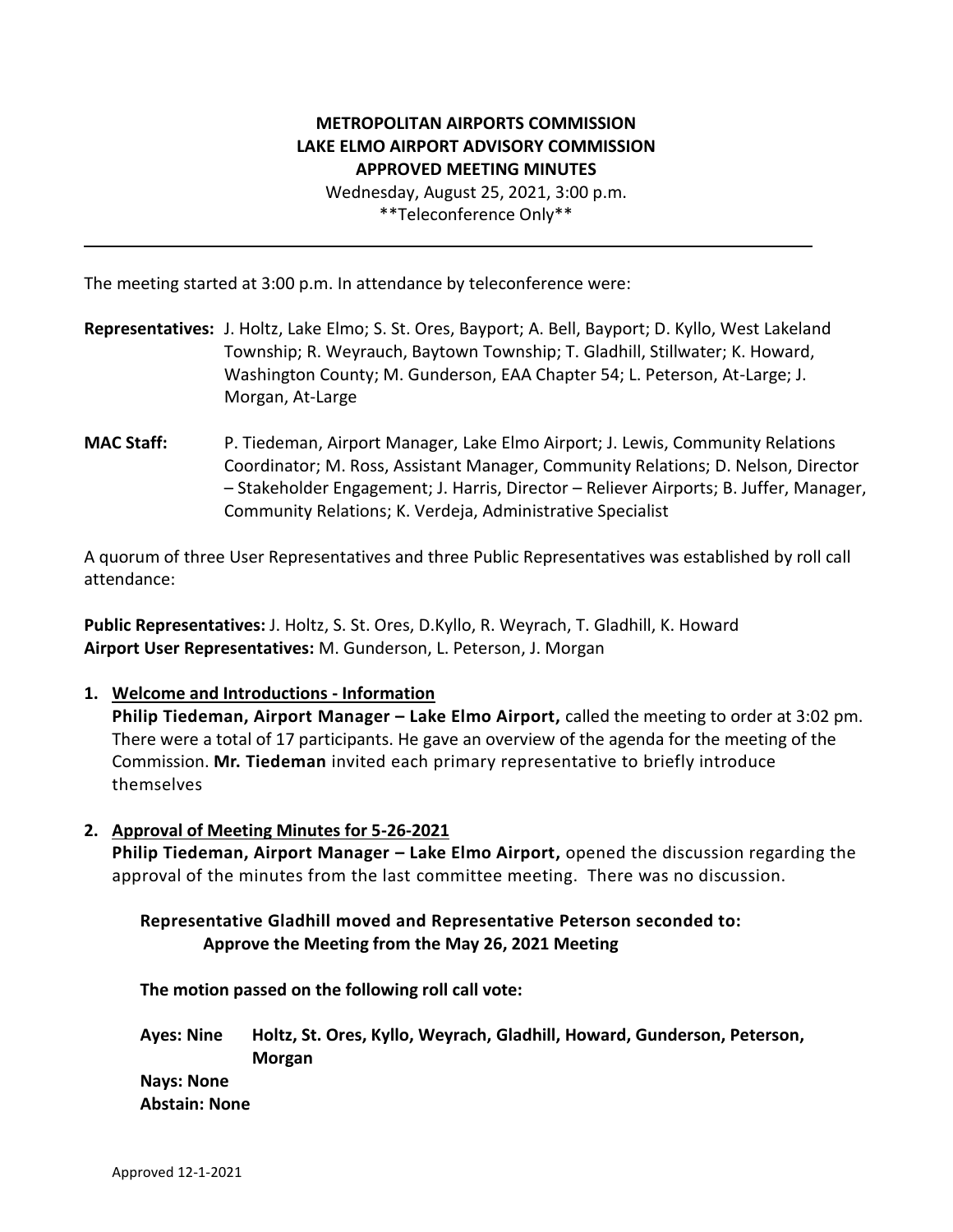## **3. Member Elections**

## **Nominations and Elections of Community/Public Chair**

**Philip Tiedeman, Airport Manager – Lake Elmo Airport** opened the business item to nominations for the role of Chair of the Community Group. Mr. Tiedeman mentioned that the same process applied to the User Chair would be used for the Community/Public Chair nomination and election process. Representative Kyllo was the only nomination for this position.

## **Representative Kriesel moved and Representative St. Ores seconded to: Close the nominations for the Chair of the Community Group.**

### **The motion passed on the following roll call vote:**

**Ayes: Six Holtz, St. Ores, Kyllo, Weyrauch, Gladhill, Howard Nays: None Abstain: None**

With a majority vote, Representative Kyllo was elected as the Chair of the Community Group.

### **Nominations and Elections of Airport User Chair**

**Michele Ross, Technical Advisor** updated the attendees about the chair nomination and election process. Ms. Ross opened the item to nominations and discussion for the role of Chair of the User Group. Representative Peterson was the only nomination for this position.

## **Representative Peterson moved and Representative Gunderson seconded to: Elect Representative Peterson as the User Representative Co-Chair**

**The motion passed on the following roll call vote:** 

**Ayes: Three Gunderson, Peterson, Morgan Nays: None Abstain: None**

With a majority vote, Representative Peterson was elected as the Chair of the User Group. Ms. Ross explained that each Co-Chair could choose to moderate the rest of the current meeting. Both Chair Kyllo and Chair Peterson deferred their appointment to the next business meeting.

### **4. Commission Purpose**

**Philip Tiedeman, Airport Manager – Lake Elmo Airport,** introduced Dana Nelson and Joe Harris. **Dana Nelson, Director – Stakeholder Engagement** explained the process that was used to create the Lake Elmo Airport Advisory Commission.

**Joe Harris, Director – Reliever Airports** also encouraged the meeting attendees to be active participants in the commission and ask questions, make suggestions and encourage additional stakeholders to contribute at future meetings.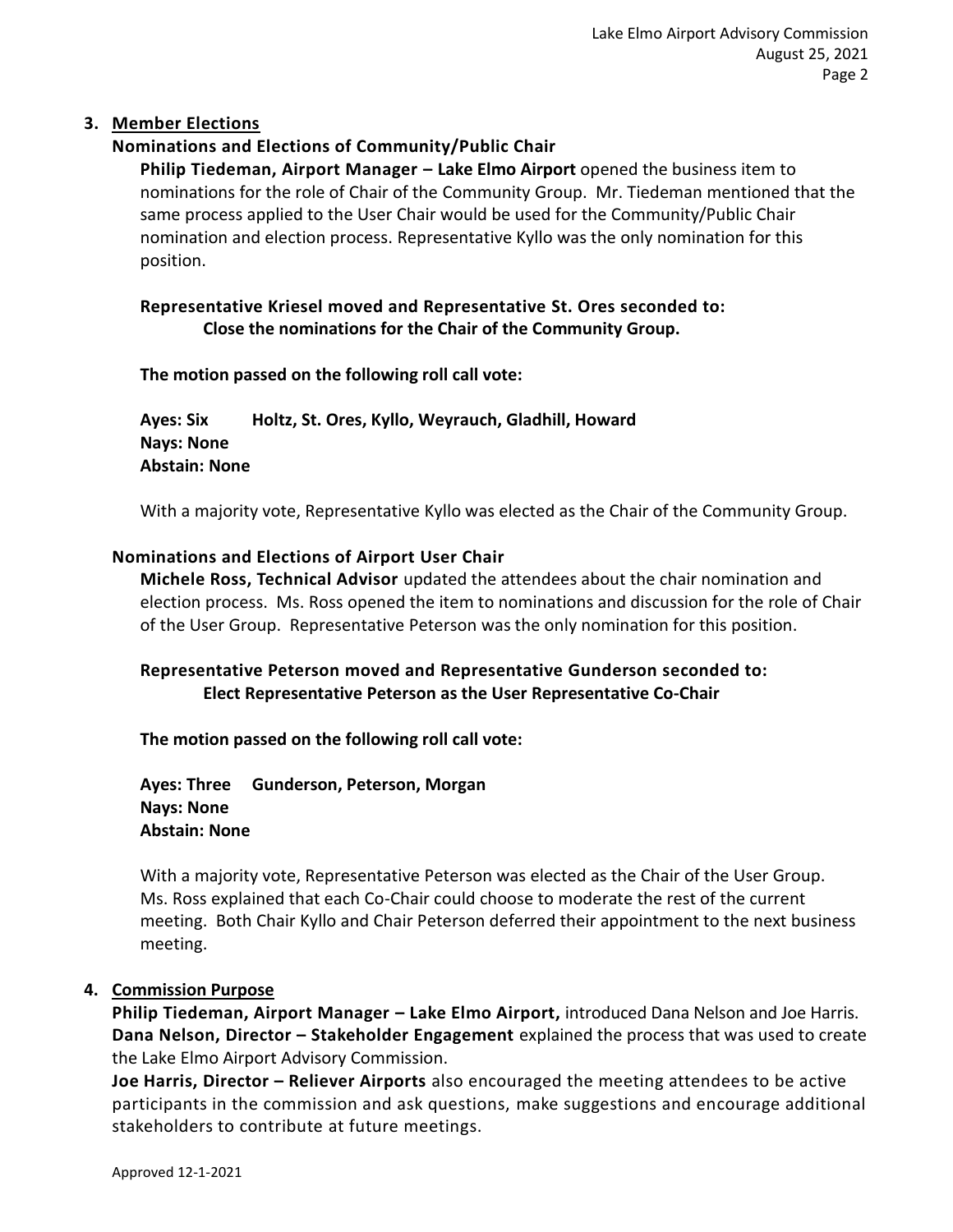## **5. Airport Manager's Update**

**Philip Tiedeman, Airport Manager – Lake Elmo Airport,** explained that Xcel Energy has been doing some utility work at the airport. **Mr. Tiedeman** updated the group on the development of hangars. He also gave an update on the runway construction with the project scheduled to be completed in 2022.

**Mr. Tiedeman** responded to numerous questions regarding the runway project.

## **6. Mobile Sound Monitoring Study Update**

**Michele Ross, Technical Advisor,** gave an overview of the proposed Mobile Sound Monitoring Study. Ms. Ross discussed that some of the data has been collected. It is currently being reviewed for a detailed report and presentation at the next meeting. It is anticipated that there will be an overview of the sound study process to help in understanding the report.

**Ms. Ross** replied to suggestions of having another study scheduled.

### **7. Aircraft Operations and Noise Complaints Summary**

**Jennifer Lewis, Meeting Coordinator,** gave an overview of the Metropolitan Airports Commission (MAC) Reliever Airport Operations and Noise Complaint Report for Quarter 2 2021. Ms. Lewis explained that information related to Lake Elmo Airport included 22 noise complaints from 6 locations, and 4 nighttime complaints from 4 nighttime locations. **Ms. Lewis** explained that more detail about complaints and operations is available at [www.macnoise.com/tools-reports/interactive](http://www.macnoise.com/tools-reports/interactive-reports)[reports](http://www.macnoise.com/tools-reports/interactive-reports)

**Ms. Lewis** responded to an inquiry regarding noise complaints from new residents versus long-time residents.

**Philip Tiedeman, Airport Manager – Lake Elmo Airport,** shared the following link for the construction project:<https://tourmkr.com/F1aC9tHyrX/32031446p&272.36h&63.97t>

### **8. Public Comment**

**Philip Tiedeman, Airport Manager – Lake Elmo Airport,** introduced the public comment period and reminded attendees of the ground rules for public comment. There were no comments made.

### 9. **Member Comments**

**Philip Tiedeman, Airport Manager – Lake Elmo Airport,** thanked all in attendance for participating and opened the discussion to the representatives.

**Joe Harris, Director – Reliever Airports,** responded to an inquiry regarding aerators being used at the airport. **Mr. Harris** explained that **Bridget Rief, Vice President – Planning and Development,** would be invited to a future meeting to give more detail about the aerators.

**Dana Nelson, Director – Stakeholder Engagement,** shared the following link to a Storm Water Management information sheet. It can be found at: [https://metroairports.org/sites/default/files/files/May\\_2021\\_LakeElmo\\_Fact\\_Sheet.pdf](https://metroairports.org/sites/default/files/files/May_2021_LakeElmo_Fact_Sheet.pdf)